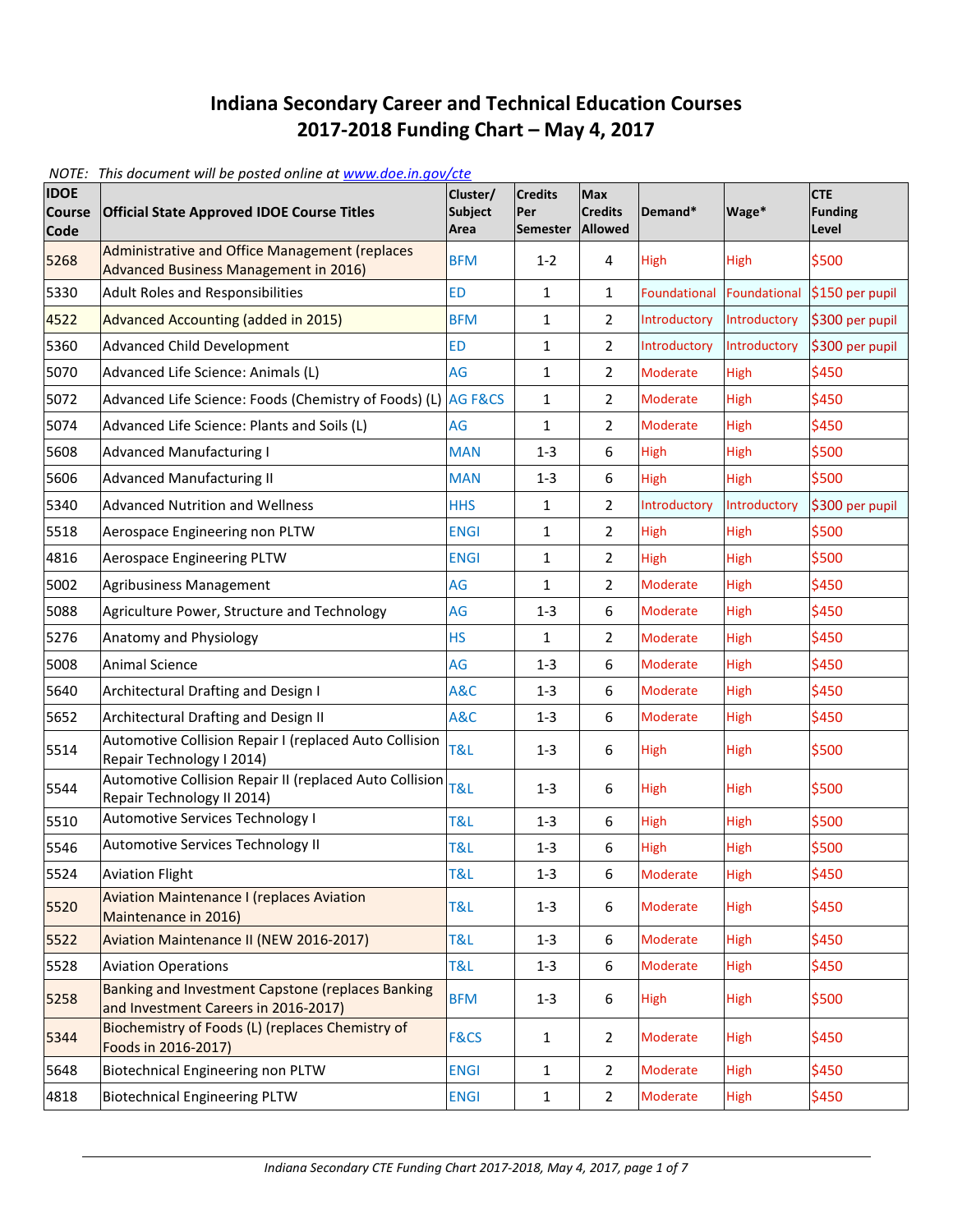| <b>IDOE</b><br><b>Course</b><br>Code | <b>Official State Approved IDOE Course Titles</b>                                                                                     | Cluster/<br><b>Subject</b><br>Area | <b>Credits</b><br>Per<br><b>Semester</b> | Max<br><b>Credits</b><br>Allowed | Demand*         | Wage*        | <b>CTE</b><br><b>Funding</b><br>Level |
|--------------------------------------|---------------------------------------------------------------------------------------------------------------------------------------|------------------------------------|------------------------------------------|----------------------------------|-----------------|--------------|---------------------------------------|
| 5593                                 | Building & Facilities Maintenance I                                                                                                   | A&C                                | $1 - 3$                                  | 6                                | High            | High         | \$500                                 |
| 5594                                 | Building & Facilities Maintenance II                                                                                                  | A&C                                | $1 - 3$                                  | 6                                | High            | High         | \$500                                 |
| 5592                                 | <b>Building &amp; Facilities Management I</b>                                                                                         | A&C                                | $1 - 3$                                  | 6                                | <b>High</b>     | <b>High</b>  | \$500                                 |
| 5595                                 | Building & Facilities Management II                                                                                                   | A&C                                | $1-3$                                    | 6                                | High            | High         | \$500                                 |
| 4560                                 | <b>Business Law and Ethics</b>                                                                                                        | <b>BFM</b>                         | $\mathbf{1}$                             | $\overline{2}$                   | Introductory    | Introductory | \$300 per pupil                       |
| 5239                                 | Career & Technical Education Pilot Course: Insert title<br>descriptive of course content (new 2014)                                   | <b>CTE</b>                         | $1 - 3$                                  | 6                                | Introductory    | Introductory | \$300 per pupil                       |
| 5362                                 | Child Development                                                                                                                     | <b>ED</b>                          | $\mathbf{1}$                             | $\mathbf{1}$                     | Foundational    | Foundational | \$150 per pupil                       |
| 5650                                 | Civil Engineering and Architecture non PLTW                                                                                           | <b>ENGI</b>                        | $\mathbf{1}$                             | $\overline{2}$                   | <b>Moderate</b> | High         | \$450                                 |
| 4820                                 | Civil Engineering and Architecture PLTW                                                                                               | <b>ENGI</b>                        | $\mathbf{1}$                             | $\overline{2}$                   | Moderate        | <b>High</b>  | \$450                                 |
| 5570                                 | <b>Commercial Photography</b>                                                                                                         | AV                                 | $1-3$                                    | 6                                | High            | Moderate     | \$450                                 |
| 5534                                 | Computer Integrated Manufacturing non PLTW                                                                                            | <b>ENGI</b>                        | $\mathbf{1}$                             | $\overline{2}$                   | Moderate        | High         | \$450                                 |
| 4810                                 | Computer Integrated Manufacturing PLTW                                                                                                | <b>ENGI</b>                        | $\mathbf{1}$                             | $\overline{2}$                   | Moderate        | High         | \$450                                 |
| 4801                                 | Computer Science I (generic title replaced PLTW<br>Computer Science and Software Engineering and<br>Computer Programming I 2015-2016) | IT                                 | $\mathbf{1}$                             | 2                                | High            | <b>High</b>  | \$500                                 |
| 5250                                 | Computer Science II: Databases (NEW 2015-2016)                                                                                        | <b>IT</b>                          | $1-3$                                    | 6                                | Moderate        | High         | \$450                                 |
| 5251                                 | Computer Science II: Informatics (NEW 2015-2016)                                                                                      | IT.                                | $1 - 3$                                  | 6                                | High            | High         | \$500                                 |
| 5236                                 | <b>Computer Science II: Programming (replaced</b><br>Computer Programming II in 2015-2016)                                            | IT                                 | $1 - 3$                                  | 6                                | <b>High</b>     | <b>High</b>  | \$500                                 |
| 5252                                 | <b>Computer Science II: Special Topics: Insert title</b><br>descriptive of course content (NEW 2015-2016)                             | IT                                 | $1 - 3$                                  | 6                                | <b>High</b>     | <b>High</b>  | \$500                                 |
| 5230                                 | Computer Tech Support                                                                                                                 | IT                                 | $1 - 3$                                  | 6                                | Moderate        | High         | \$450                                 |
| 4800                                 | Computers in Design and Production                                                                                                    | <b>MAN</b>                         | $\mathbf{1}$                             | $\overline{2}$                   | Introductory    | Introductory | \$300 per pupil                       |
| 5496                                 | <b>Construction Technology HVAC I</b>                                                                                                 | A&C                                | $1 - 3$                                  | 6                                | High            | <b>High</b>  | \$500                                 |
| 5498                                 | <b>Construction Technology HVAC II</b>                                                                                                | A&C                                | $1 - 3$                                  | 6                                | High            | <b>High</b>  | \$500                                 |
| 5580                                 | Construction Trades I (replaced Construction<br>Technology I 2014)                                                                    | A&C                                | $1-3$                                    | 6                                | <b>High</b>     | High         | \$500                                 |
| 5578                                 | <b>Construction Trades II (replaced Construction</b><br>Technology II 2014)                                                           | <b>A&amp;C</b>                     | $1 - 3$                                  | 6                                | <b>High</b>     | <b>High</b>  | \$500                                 |
| 4830                                 | Construction Trades: Electrical I (replaced<br>Construction Technology: Electrical I 2014)                                            | <b>A&amp;C</b>                     | $1 - 3$                                  | 6                                | High            | <b>High</b>  | \$500                                 |
| 4832                                 | <b>Construction Trades: Electrical II (replaced</b><br>Construction Technology: Electrical II 2014)                                   | A&C                                | $1 - 3$                                  | 6                                | High            | <b>High</b>  | \$500                                 |
| 5497                                 | Construction Trades: Heavy Equipment I (replaced<br>Construction Technology: Heavy Equip I 2014)                                      | A&C                                | $1 - 3$                                  | 6                                | High            | <b>High</b>  | \$500                                 |
| 5495                                 | Construction Trades: Heavy Equipment II (replaced<br>Construction Technology: Heavy Equip II 2014)                                    | A&C                                | $1 - 3$                                  | 6                                | High            | High         | \$500                                 |
| 5334                                 | <b>Consumer Economics</b>                                                                                                             | F&CS                               | $\mathbf{1}$                             | $\mathbf{1}$                     | Foundational    | Foundational | \$150 per pupil                       |
| 5802                                 | Cosmetology I                                                                                                                         | <b>HHS</b>                         | $1-3$                                    | 6                                | High            | Moderate     | \$450                                 |
| 5806                                 | Cosmetology II                                                                                                                        | <b>HHS</b>                         | $1 - 3$                                  | $\boldsymbol{6}$                 | <b>High</b>     | Moderate     | \$450                                 |
| 5822                                 | Criminal Justice I                                                                                                                    | <b>PS</b>                          | $1 - 3$                                  | 6                                | High            | <b>High</b>  | \$500                                 |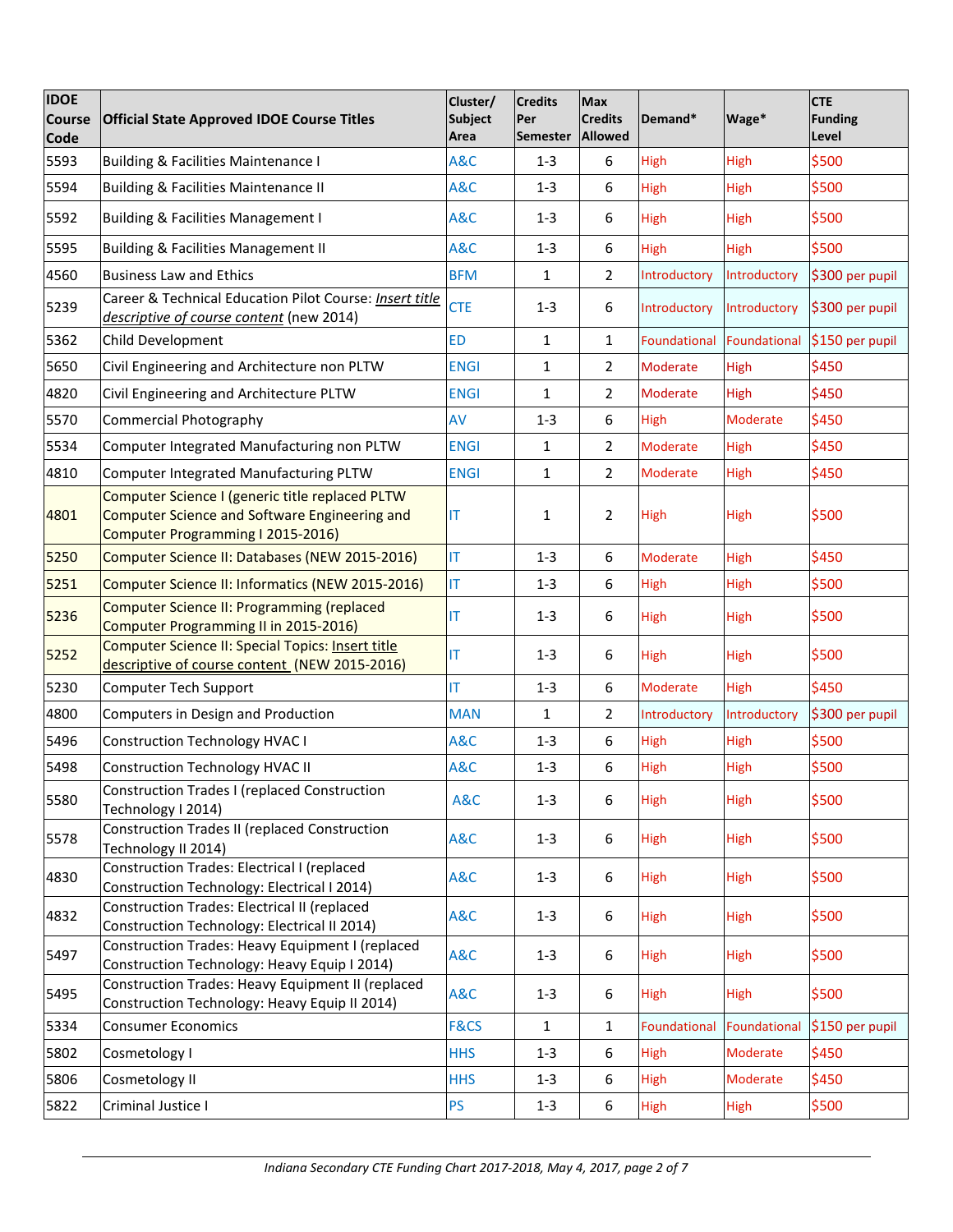| <b>IDOE</b><br><b>Course</b> | <b>Official State Approved IDOE Course Titles</b>                                                                             | Cluster/<br><b>Subject</b> | <b>Credits</b><br>Per | <b>Max</b><br><b>Credits</b> | Demand*         | Wage*           | <b>CTE</b><br>Funding |
|------------------------------|-------------------------------------------------------------------------------------------------------------------------------|----------------------------|-----------------------|------------------------------|-----------------|-----------------|-----------------------|
| <b>Code</b>                  |                                                                                                                               | Area                       | <b>Semester</b>       | <b>Allowed</b>               |                 |                 | Level                 |
| 5824                         | Criminal Justice II Advanced                                                                                                  | <b>PS</b>                  | $1 - 3$               | 6                            | High            | High            | \$500                 |
| 5440                         | <b>Culinary Arts and Hospitality I (replaces Culinary Arts</b><br>and Hospitality Management in 2016-2017)                    | <b>HHS</b>                 | $1 - 3$               | 6                            | High            | High            | \$500                 |
| 5346                         | <b>Culinary Arts and Hospitality II: Culinary Arts (replaces</b><br>Advanced Culinary Arts in 2016-2017                       | <b>HHS</b>                 | $1 - 3$               | 6                            | High            | High            | \$500                 |
| 5458                         | <b>Culinary Arts and Hospitality II: Hospitality</b><br>Management (replaces Advanced Hospitality<br>Management in 2016-2017) | <b>HHS</b>                 | $1 - 3$               | 6                            | High            | <b>High</b>     | \$500                 |
| 5203                         | <b>Dental Careers I</b>                                                                                                       | <b>HS</b>                  | $1 - 3$               | 6                            | High            | High            | \$500                 |
| 5204                         | <b>Dental Careers II</b>                                                                                                      | <b>HS</b>                  | $1 - 3$               | 6                            | High            | <b>High</b>     | \$500                 |
| 5620                         | Diesel Service Technology I                                                                                                   | T&L                        | $1 - 3$               | 6                            | High            | High            | \$500                 |
| 5624                         | Diesel Service Technology II                                                                                                  | <b>T&amp;L</b>             | $1 - 3$               | 6                            | High            | High            | \$500                 |
| 5538                         | Digital Electronics non PLTW                                                                                                  | <b>ENGI</b>                | 1                     | $\overline{2}$               | Moderate        | High            | \$450                 |
| 4826                         | <b>Digital Electronics PLTW</b>                                                                                               | <b>ENGI</b>                | 1                     | $\overline{2}$               | <b>Moderate</b> | High            | \$450                 |
| 5412                         | Early Childhood Education I                                                                                                   | <b>ED</b>                  | $1 - 3$               | 6                            | High            | High            | \$500                 |
| 5406                         | <b>Early Childhood Education II</b>                                                                                           | <b>ED</b>                  | $1 - 3$               | 6                            | High            | High            | \$500                 |
| 5408                         | <b>Education Professions I</b>                                                                                                | <b>ED</b>                  | $1 - 3$               | 6                            | High            | <b>High</b>     | \$500                 |
| 5404                         | <b>Education Professions II</b>                                                                                               | <b>ED</b>                  | $1 - 3$               | 6                            | High            | High            | \$500                 |
| 5684                         | <b>Electronics and Computer Technology I</b>                                                                                  | <b>MAN</b>                 | $1 - 3$               | $\boldsymbol{6}$             | Moderate        | High            | \$450                 |
| 5694                         | <b>Electronics and Computer Technology II</b>                                                                                 | <b>MAN</b>                 | $1 - 3$               | 6                            | Moderate        | <b>High</b>     | \$450                 |
| 5210                         | <b>Emergency Medical Services</b>                                                                                             | PS                         | $1-3$                 | 6                            | High            | <b>Moderate</b> | \$450                 |
| 5616                         | Energy Industry I (NEW 2015-2016)                                                                                             | <b>STEM</b>                | $1 - 3$               | 6                            | High            | High            | \$500                 |
| 5618                         | Energy Industry II (NEW 2015-2016)                                                                                            | <b>STEM</b>                | $1 - 3$               | 6                            | High            | <b>High</b>     | \$500                 |
| 5698                         | Engineering Design and Development non PLTW                                                                                   | <b>ENGI</b>                | 1                     | 2                            | High            | High            | \$500                 |
| 4828                         | Engineering Design and Development PLTW                                                                                       | <b>ENGI</b>                | 1                     | $\overline{2}$               | High            | <b>High</b>     | \$500                 |
| 5966                         | <b>Entrepreneurship and New Ventures Capstone</b><br>(replaces Entrepreneurship and New Ventures in<br>2016-2017)             | <b>BFM</b>                 | $1 - 3$               | 6                            | High            | High            | \$500                 |
| 5420                         | <b>Fashion and Textile Careers I</b>                                                                                          | F&CS                       | $1 - 3$               | 6                            | High            | <b>High</b>     | \$500                 |
| 5421                         | <b>Fashion and Textile Careers II</b>                                                                                         | F&CS                       | $1 - 3$               | $\boldsymbol{6}$             | High            | High            | \$500                 |
| 5820                         | Fire and Rescue I                                                                                                             | <b>PS</b>                  | $1 - 3$               | 6                            | High            | High            | \$500                 |
| 5826                         | Fire and Rescue II                                                                                                            | <b>PS</b>                  | $1 - 3$               | 6                            | High            | High            | \$500                 |
| 5102                         | <b>Food Science</b>                                                                                                           | AG                         | 1                     | $\overline{2}$               | Moderate        | High            | \$450                 |
| 5550                         | <b>Graphic Design and Layout</b>                                                                                              | AV                         | $1 - 3$               | 6                            | High            | <b>High</b>     | \$500                 |
| 5572                         | <b>Graphic Imaging Technology</b>                                                                                             | AV                         | $1 - 3$               | 6                            | <b>High</b>     | High            | \$500                 |
| 5282                         | <b>Health Science Education I</b>                                                                                             | <b>HS</b>                  | $1 - 3$               | $\boldsymbol{6}$             | High            | <b>High</b>     | \$500                 |
| 5290                         | Health Science Education II: Athletic Training (NEW<br>2015-2016)                                                             | <b>HS</b>                  | $1 - 3$               | 6                            | High            | <b>High</b>     | \$500                 |
| 5288                         | <b>Health Science Education II: Medical Forensics (NEW</b><br>$2015 - 2016$                                                   | <b>HS</b>                  | $1 - 3$               | 6                            | High            | High            | \$500                 |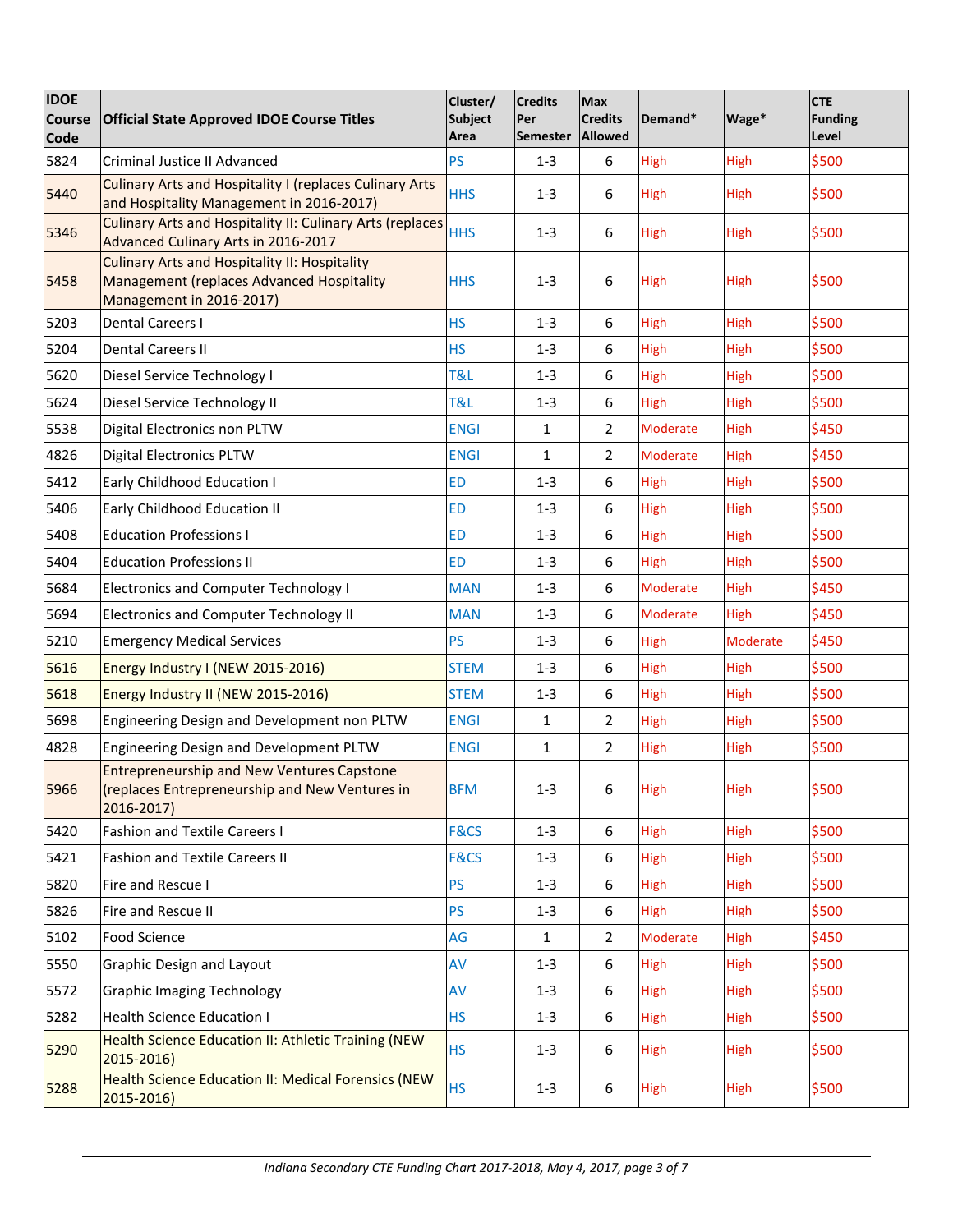| <b>IDOE</b><br><b>Course</b><br>Code | <b>Official State Approved IDOE Course Titles</b>                                                  | Cluster/<br><b>Subject</b><br>Area | <b>Credits</b><br>Per<br><b>Semester</b> | Max<br><b>Credits</b><br>Allowed | Demand*         | Wage*        | <b>CTE</b><br><b>Funding</b><br>Level |
|--------------------------------------|----------------------------------------------------------------------------------------------------|------------------------------------|------------------------------------------|----------------------------------|-----------------|--------------|---------------------------------------|
| 5284                                 | Health Science Education II: Nursing                                                               | <b>HS</b>                          | $1 - 3$                                  | 6                                | High            | High         | \$500                                 |
| 5214                                 | Health Science II: Pharmacy                                                                        | <b>HS</b>                          | $1 - 3$                                  | 6                                | High            | Moderate     | \$450                                 |
| 5215                                 | Health Science II: Physical Therapy                                                                | <b>HS</b>                          | $1 - 3$                                  | $6\phantom{1}$                   | High            | High         | \$500                                 |
| 5286                                 | Health Science II: Special Topics                                                                  | <b>HS</b>                          | $1 - 3$                                  | $\boldsymbol{6}$                 | High            | High         | \$500                                 |
| 5132                                 | <b>Horticultural Science</b>                                                                       | AG                                 | $1 - 3$                                  | 6                                | Moderate        | High         | \$450                                 |
| 5352                                 | Housing and Interior Design Careers I (new in 2014)                                                | <b>F&amp;CS</b>                    | $1 - 3$                                  | 6                                | Moderate        | <b>High</b>  | \$450                                 |
| 5460                                 | Housing and Interior Design Careers II (replaced<br>Housing & Interior Design Careers I, II 2014)  | F&CS                               | $1 - 3$                                  | 6                                | <b>Moderate</b> | <b>High</b>  | \$450                                 |
| 5336                                 | <b>Human and Social Services I</b>                                                                 | <b>HHS</b>                         | $1 - 3$                                  | 6                                | High            | High         | \$500                                 |
| 5462                                 | Human and Social Services II                                                                       | <b>HHS</b>                         | $1 - 3$                                  | 6                                | High            | High         | \$500                                 |
| 5366                                 | Human Development and Wellness                                                                     | <b>HHS</b>                         | $\mathbf{1}$                             | $\overline{2}$                   | Introductory    | Introductory | \$300 per pupil                       |
| 5610                                 | <b>Industrial Automation and Robotics I (replaces</b><br>Automation and Robotics I in 2016-2017)   | <b>MAN</b>                         | $1 - 3$                                  | 6                                | High            | <b>High</b>  | \$500                                 |
| 5612                                 | <b>Industrial Automation and Robotics II (replaces</b><br>Automation and Robotics II in 2016-2017) | <b>MAN</b>                         | $1 - 3$                                  | 6                                | <b>High</b>     | <b>High</b>  | \$500                                 |
| 5686                                 | Industrial Technical Maintenance I (replaces Industrial<br>Repair and Maintenance in 2016-2017)    | A&C                                | $1 - 3$                                  | 6                                | <b>High</b>     | <b>High</b>  | \$500                                 |
| 5688                                 | Industrial Technical Maintenance II (new in 2016-<br>2017)                                         | A&C                                | $1 - 3$                                  | 6                                | <b>High</b>     | <b>High</b>  | \$500                                 |
| 5232                                 | Interactive Media                                                                                  | AV                                 | $1 - 3$                                  | 6                                | High            | <b>High</b>  | \$500                                 |
| 5902                                 | <b>Interdisciplinary Cooperative Education</b>                                                     | <b>WBL</b>                         | $1 - 3$                                  | 6                                | <b>WBL</b>      | <b>WBL</b>   | \$300 per pupil                       |
| 5364                                 | Interpersonal Relationships                                                                        | <b>HHS</b>                         | 1                                        | 1/1                              | Foundational    | Foundational | \$150 per pupil                       |
| 4524                                 | Introduction to Accounting (replaces Accounting in<br>2015)                                        | <b>BFM</b>                         | 1                                        | $\overline{2}$                   | Introductory    | Introductory | \$300 per pupil                       |
| 4796                                 | Introduction to Advanced Manufacturing and<br>Logistics                                            | <b>MAN</b>                         | 1                                        | $\overline{2}$                   | Introductory    | Introductory | \$300 per pupil                       |
| 5056                                 | Introduction to Agriculture, Food and Natural<br>Resources                                         | AG                                 | 1                                        | $\overline{2}$                   | Introductory    | Introductory | \$300 per pupil                       |
| 4790                                 | Introduction to Communication                                                                      | AV                                 | 1                                        | 2                                | Introductory    | Introductory | \$300 per pupil                       |
| 4792                                 | Introduction to Construction                                                                       | A&C                                | 1                                        | 2                                | Introductory    | Introductory | \$300 per pupil                       |
| 5438                                 | Introduction to Culinary Arts and Hospitality                                                      | <b>HHS</b>                         | $\mathbf 1$                              | 2                                | Introductory    | Introductory | \$300 per pupil                       |
| 4794                                 | Introduction to Design Processes                                                                   | AV                                 | $\mathbf 1$                              | $\overline{2}$                   | Introductory    | Introductory | \$300 per pupil                       |
| 4802                                 | Introduction to Engineering Design non PLTW                                                        | <b>ENGI</b>                        | 1                                        | $\overline{2}$                   | Introductory    | Introductory | \$300 per pupil                       |
| 4812                                 | Introduction to Engineering Design PLTW                                                            | <b>ENGI</b>                        | 1                                        | $\overline{2}$                   | Introductory    | Introductory | \$300 per pupil                       |
| 5380                                 | Introduction to Fashion and Textiles                                                               | F&CS                               | 1                                        | $\overline{2}$                   | Introductory    | Introductory | \$300 per pupil                       |
| 5272                                 | Introduction to Health Science Careers                                                             | <b>HS</b>                          | 1                                        | 2                                | Introductory    | Introductory | \$300 per pupil                       |
| 5350                                 | Introduction to Housing and Interior Design                                                        | A&C                                | $\mathbf 1$                              | 2                                | Introductory    | Introductory | \$300 per pupil                       |
| 4784                                 | Introduction to Manufacturing                                                                      | <b>MAN</b>                         | 1                                        | $\overline{2}$                   | Introductory    | Introductory | \$300 per pupil                       |
| 5614                                 | Introduction to the Energy Industry (NEW 2015-2016) STEM                                           |                                    | $\mathbf 1$                              | $\overline{2}$                   | Introductory    | Introductory | \$300 per pupil                       |
| 4798                                 | Introduction to Transportation                                                                     | <b>T&amp;L</b>                     | 1                                        | $\overline{2}$                   | Introductory    | Introductory | \$300 per pupil                       |
| 5136                                 | Landscape Management I                                                                             | AG                                 | $1 - 3$                                  | $\boldsymbol{6}$                 | <b>High</b>     | <b>High</b>  | \$500                                 |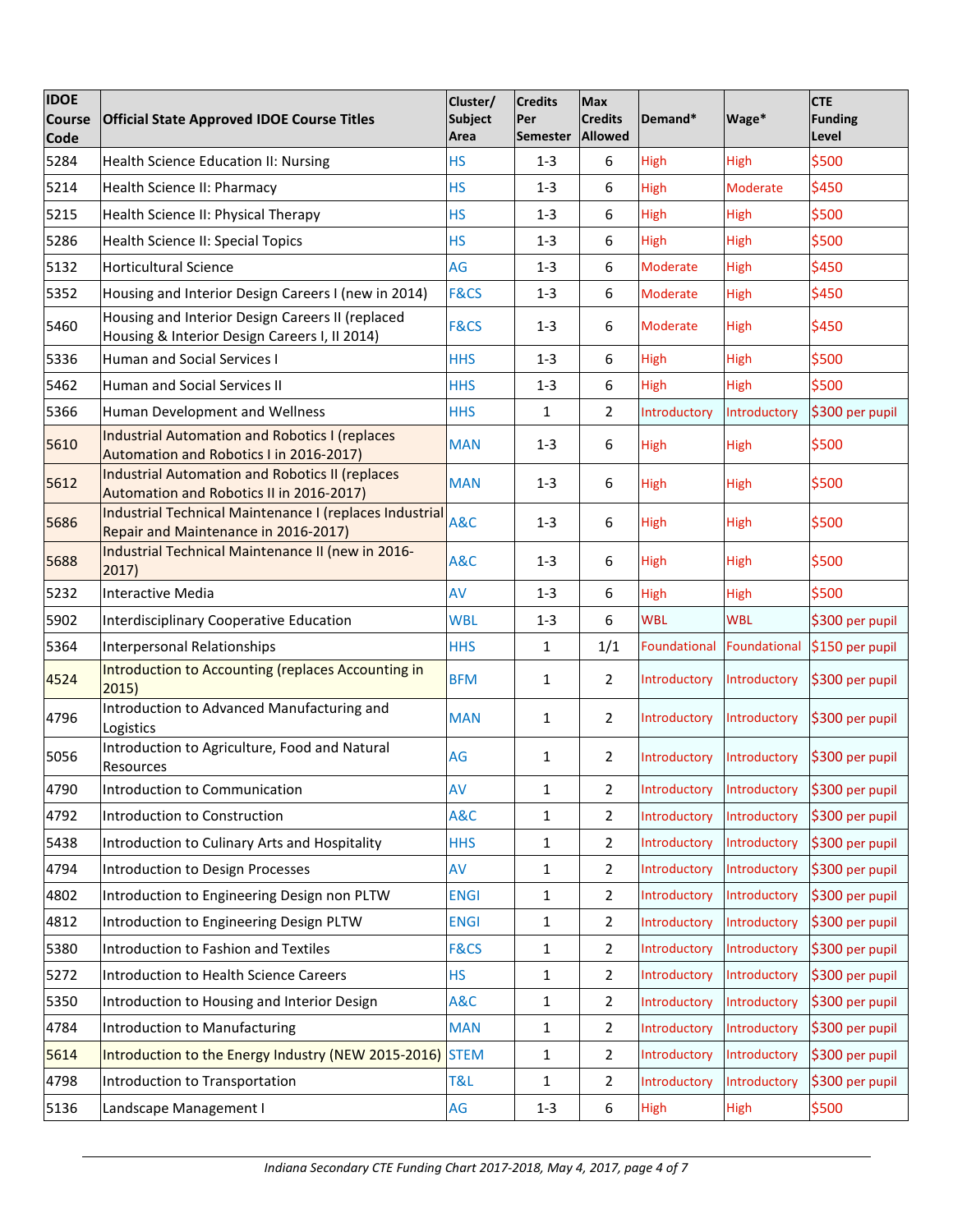| <b>IDOE</b><br><b>Course</b><br><b>Code</b> | <b>Official State Approved IDOE Course Titles</b>                                                                            | Cluster/<br><b>Subject</b><br>Area | <b>Credits</b><br>Per<br><b>Semester</b> | <b>Max</b><br><b>Credits</b><br>Allowed | Demand*             | Wage*        | <b>CTE</b><br>Funding<br>Level |
|---------------------------------------------|------------------------------------------------------------------------------------------------------------------------------|------------------------------------|------------------------------------------|-----------------------------------------|---------------------|--------------|--------------------------------|
| 5137                                        | Landscape Management II                                                                                                      | AG                                 | $1 - 3$                                  | 6                                       | High                | High         | \$500                          |
| 5982                                        | Marketing in Hospitality                                                                                                     | <b>BFM</b>                         | 1                                        | $\overline{2}$                          | Low                 | High         | \$300                          |
| 4836                                        | Mechanical Drafting and Design I                                                                                             | <b>A&amp;C</b>                     | $1 - 3$                                  | 6                                       | Moderate            | High         | \$450                          |
| 4838                                        | Mechanical Drafting and Design II                                                                                            | <b>A&amp;C</b>                     | $1 - 3$                                  | 6                                       | Moderate            | High         | \$450                          |
| 5274                                        | <b>Medical Terminology</b>                                                                                                   | <b>HS</b>                          | 1                                        | $\overline{2}$                          | Moderate            | High         | \$450                          |
| 5962                                        | Merchandising                                                                                                                | <b>BFM</b>                         | 1                                        | $\overline{2}$                          | Moderate            | <b>High</b>  | \$450                          |
| 5180                                        | <b>Natural Resources</b>                                                                                                     | AG                                 | 1                                        | $\overline{2}$                          | Low                 | High         | \$300                          |
| 5234                                        | Networking I (replaces Network Fundamentals in<br>2016-2017)                                                                 | IT                                 | $1 - 3$                                  | 6                                       | High                | High         | \$500                          |
| 4588                                        | Networking II: Infrastructure (replaces Infrastructure<br>of the Internet in 2016-2017)                                      | IT                                 | $1 - 3$                                  | 6                                       | High                | High         | \$500                          |
| 5257                                        | Networking II: Servers (replaces Servers and Security<br>in 2016-2017)                                                       | ΙT                                 | $1 - 3$                                  | 6                                       | High                | High         | \$500                          |
| 5342                                        | <b>Nutrition and Wellness</b>                                                                                                | <b>HHS</b>                         | $\mathbf{1}$                             | $\mathbf{1}$                            | <b>Foundational</b> | Foundational | \$150 per pupil                |
| 5456                                        | <b>Nutrition Science Careers I</b>                                                                                           | <b>F&amp;CS</b>                    | $1 - 3$                                  | 6                                       | High                | High         | \$500                          |
| 5457                                        | <b>Nutrition Science Careers II</b>                                                                                          | F&CS                               | $1 - 3$                                  | 6                                       | High                | High         | \$500                          |
| 5170                                        | <b>Plant and Soil Science</b>                                                                                                | AG                                 | 1                                        | $\overline{2}$                          | High                | High         | \$500                          |
| 5219                                        | PLTW Biomedical Innovation                                                                                                   | $HS-B$                             | 1                                        | $\overline{2}$                          | High                | High         | \$500                          |
| 5216                                        | PLTW Human Body Systems                                                                                                      | $HS-B$                             | 1                                        | $\overline{2}$                          | High                | High         | \$500                          |
| 5217                                        | <b>PLTW Medical Interventions</b>                                                                                            | $HS-B$                             | 1                                        | $\overline{2}$                          | High                | High         | \$500                          |
| 5218                                        | PLTW Principles of Biomedical Sciences                                                                                       | $HS-B$                             | 1                                        | 2                                       | High                | High         | \$500                          |
| 5782                                        | <b>Precision Machining I</b>                                                                                                 | <b>MAN</b>                         | $1 - 3$                                  | 6                                       | High                | High         | \$500                          |
| 5784                                        | <b>Precision Machining II</b>                                                                                                | <b>MAN</b>                         | $1 - 3$                                  | 6                                       | High                | High         | \$500                          |
| 5394                                        | Preparing for College and Careers                                                                                            | <b>B, F&amp;CS</b>                 | $\mathbf{1}$                             | $\mathbf{1}$                            | Foundational        |              | Foundational \$150 per pupil   |
| 4562                                        | Principles of Business Management                                                                                            | <b>BFM</b>                         | 1                                        | $\overline{2}$                          | High                | High         | \$500                          |
| 5644                                        | Principles of Engineering non PLTW                                                                                           | <b>ENGI</b>                        | 1                                        | 2                                       | High                | <b>High</b>  | \$500                          |
| 4814                                        | Principles of Engineering PLTW                                                                                               | <b>ENGI</b>                        | 1                                        | 2                                       | High                | <b>High</b>  | \$500                          |
| 5914                                        | <b>Principles of Marketing</b>                                                                                               | <b>BFM</b>                         | 1                                        | $\overline{2}$                          | High                | <b>High</b>  | \$500                          |
| 5986                                        | Radio and Television I                                                                                                       | AV                                 | $1 - 3$                                  | 6                                       | High                | <b>High</b>  | \$500                          |
| 5992                                        | Radio and Television II                                                                                                      | AV                                 | $1 - 3$                                  | $\boldsymbol{6}$                        | High                | <b>High</b>  | \$500                          |
| 5842                                        | Recreational and Mobile Equipment I                                                                                          | <b>T&amp;L</b>                     | $1 - 3$                                  | 6                                       | Moderate            | <b>High</b>  | \$450                          |
| 5844                                        | Recreational and Mobile Equipment II                                                                                         | T&L                                | $1 - 3$                                  | $\boldsymbol{6}$                        | Moderate            | <b>High</b>  | \$450                          |
| 5472                                        | Residential Property Management Careers I (replaced<br>Residential and Commercial Facilities Management<br>Careers I 2014)   | A&C                                | $1 - 3$                                  | 6                                       | High                | High         | \$500                          |
| 5858                                        | Residential Property Management Careers II<br>(replaced Residential and Commercial Facilities<br>Management Careers II 2014) | A&C                                | $1 - 3$                                  | 6                                       | High                | <b>High</b>  | \$500                          |
| 5984                                        | Sports and Entertainment Marketing                                                                                           | <b>BFM</b>                         | 1                                        | $\overline{2}$                          | Low                 | <b>High</b>  | \$300                          |
| 5918                                        | <b>Strategic Marketing</b>                                                                                                   | <b>BFM</b>                         | $1 - 2$                                  | 4                                       | High                | High         | \$500                          |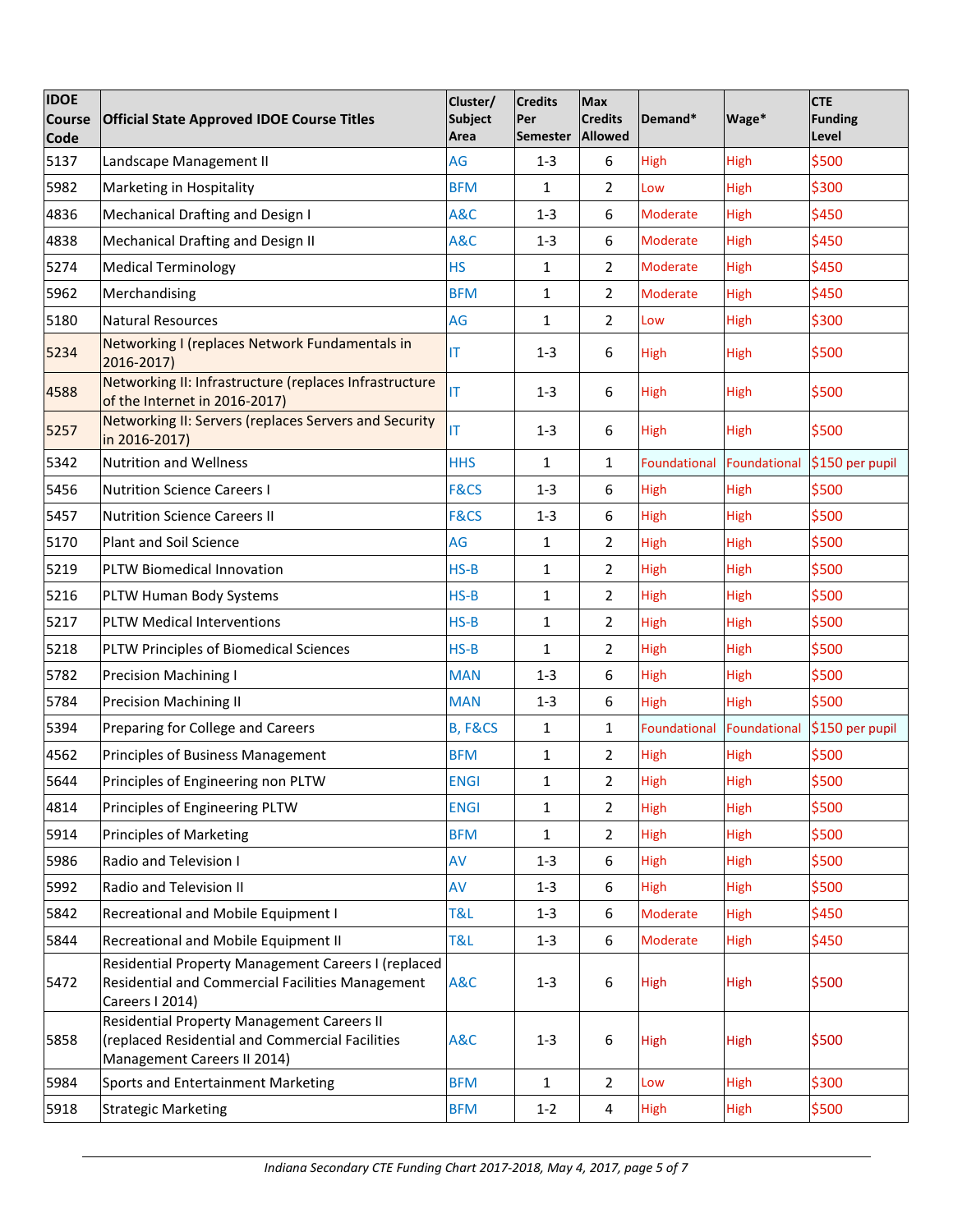| <b>IDOE</b><br><b>Course</b><br><b>Code</b> | <b>Official State Approved IDOE Course Titles</b>                                                                                          | Cluster/<br><b>Subject</b><br>Area | <b>Credits</b><br>Per<br><b>Semester</b> | <b>Max</b><br><b>Credits</b><br>Allowed | Demand*         | Wage*       | <b>CTE</b><br><b>Funding</b><br>Level |
|---------------------------------------------|--------------------------------------------------------------------------------------------------------------------------------------------|------------------------------------|------------------------------------------|-----------------------------------------|-----------------|-------------|---------------------------------------|
| 5601                                        | Supply Chain Management and Logistics                                                                                                      | <b>T&amp;L</b>                     | $1 - 3$                                  | 6                                       | High            | High        | \$500                                 |
| 5229                                        | Sustainable Energy Alternatives                                                                                                            | AG                                 | $\mathbf{1}$                             | $\overline{2}$                          | <b>Moderate</b> | High        | \$450                                 |
| 5530                                        | Three D Computer Animation and Visualization                                                                                               | AV                                 | $1 - 3$                                  | 6                                       | Moderate        | <b>High</b> | \$450                                 |
| 5622                                        | <b>Tractor/Trailer Operation</b>                                                                                                           | T&L                                | $1 - 3$                                  | 3                                       | <b>High</b>     | <b>High</b> | \$500                                 |
| 5211                                        | <b>Veterinary Careers I</b>                                                                                                                | <b>HS</b>                          | $1 - 3$                                  | 6                                       | Moderate        | High        | \$450                                 |
| 5212                                        | <b>Veterinary Careers II</b>                                                                                                               | <b>HS</b>                          | $1 - 3$                                  | 6                                       | <b>Moderate</b> | High        | \$450                                 |
| 5602                                        | <b>Warehouse Operations and Materials Handling</b>                                                                                         | T&L                                | $1 - 3$                                  | 6                                       | <b>Moderate</b> | <b>High</b> | \$450                                 |
| 5776                                        | <b>Welding Technology I</b>                                                                                                                | <b>MAN</b>                         | $1 - 3$                                  | 6                                       | High            | <b>High</b> | \$500                                 |
| 5778                                        | Welding Technology II                                                                                                                      | <b>MAN</b>                         | $1 - 3$                                  | 6                                       | High            | High        | \$500                                 |
| 5975                                        | Work Based Learning Capstone, Advanced<br>Manufacturing (replaces Work Based Learning,<br>Advanced Manufacturing in 2016-2017)             | <b>MAN</b>                         | $1 - 3$                                  | 6                                       | <b>WBL</b>      | <b>WBL</b>  | \$300 per pupil                       |
| 5260                                        | Work Based Learning Capstone, Business and<br>Marketing (replaces Work Based Learning, Business<br>and Marketing in 2016-2017)             | <b>BFM</b>                         | $1 - 3$                                  | 6                                       | <b>WBL</b>      | <b>WBL</b>  | \$300 per pupil                       |
| 5480                                        | Work Based Learning Capstone, Family and Consumer<br>Sciences (replaces Work Based Learning, Family and<br>Consumer Sciences in 2016-2017) | <b>F&amp;CS</b>                    | $1 - 3$                                  | 6                                       | <b>WBL</b>      | <b>WBL</b>  | \$300 per pupil                       |
| 5207                                        | Work Based Learning Capstone, Health Science<br>(replaces Work Based Learning, Health Science in<br>2016-2017)                             | <b>HS</b>                          | $1 - 3$                                  | 6                                       | <b>WBL</b>      | <b>WBL</b>  | \$300 per pupil                       |
| 5974                                        | Work Based Learning Capstone, Multiple Pathways<br>(replaces Work Based Learning, Multiple Pathways in<br>2016-2017)                       | <b>WBL</b>                         | $1 - 3$                                  | 6                                       | <b>WBL</b>      | <b>WBL</b>  | \$300 per pupil                       |
| 5892                                        | Work Based Learning Capstone, Trade and Industry<br>(replaces Work Based Learning, Trade and Industry in T&I<br>2016-2017)                 |                                    | $1 - 3$                                  | 6                                       | <b>WBL</b>      | <b>WBL</b>  | \$300 per pupil                       |

Course titles that were new in 201-2016 or had revisions in 2015-2016 are highlighted.

New and revised course titles for 2017-2018 are highlighted and annotated.

**Other Categories:** Per Indiana Code IC 20-43-8, all courses not in wage/demand categories designated **Foundational** are funded at \$150 per pupil per year based on a school corporation's fall count. Those designated **Introductory** are funded at \$300 per pupil per year based on a school corporation's fall count.

**Work Based Learning (WBL) including Interdisciplinary Cooperative Education (ICE):** Work Based Learning Capstone courses and Interdisciplinary Cooperative Education are full year courses and are funded at \$300 per pupil per year based on a school corporation's fall count.

**Middle School Enrollments:** As announced in May 2013, CTE state funding for enrollment of students below grade 9 is restricted to those courses identified as developmentally appropriate for grade 9 students (designed and recommended for grade 9 students), beginning in 2014-2015 and include only:

- Preparing for College and Career,
- Introduction to Engineering Design, and
- Introduction to Agriculture, Food and Natural Resources.